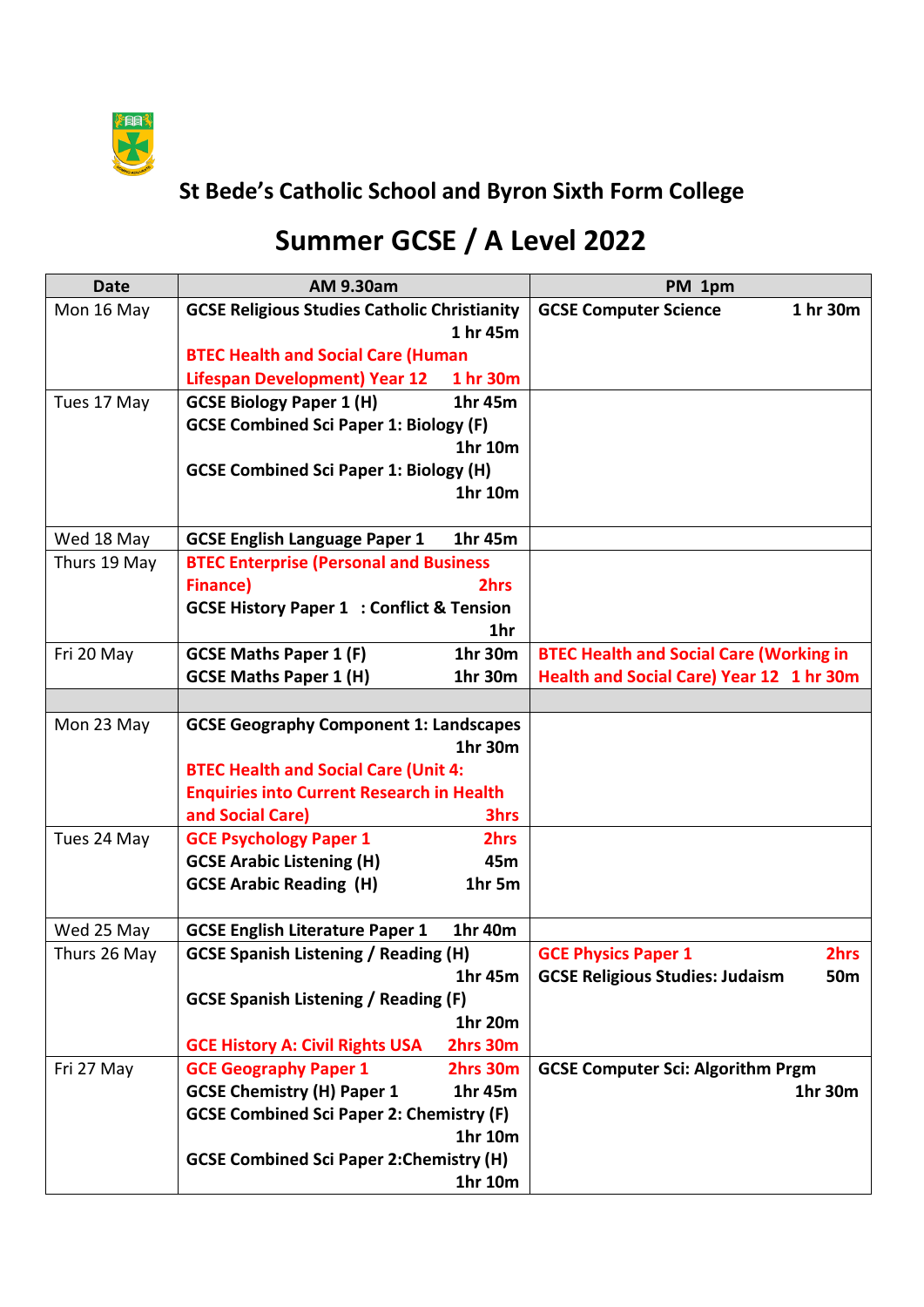| Mon 6 June    |                                                                          | 1hr 25m<br><b>GCSE Arabic Writing (H)</b>         |
|---------------|--------------------------------------------------------------------------|---------------------------------------------------|
| Tue 7 June    | <b>GCE Spanish Paper 1:</b>                                              | <b>GCSE Geography Component 2:</b>                |
|               | <b>Listening/Reading/Writing</b><br>2hrs 30m                             | Environmental<br>1 <sub>hr</sub>                  |
|               | <b>GCE English Literature Paper 1</b><br>3hrs                            | 2hrs<br><b>GCE Maths: Pure Maths 1</b>            |
|               | <b>GCSE Maths Paper 2 (F)</b><br>1hr 30m                                 |                                                   |
|               | <b>GCSE Maths Paper 2 (H)</b><br>1hr 30m                                 |                                                   |
| Wed 8 June    | <b>GCE Psychology Paper 2</b><br>2hrs                                    | 2hrs 30m<br><b>GCE Geography Paper 2</b>          |
|               | <b>GCSE English Literature Paper 2</b><br>1hr 45m                        | <b>GCSE Religious Studies: Catholic</b>           |
|               |                                                                          | Christianity<br>50 <sub>m</sub>                   |
| Thurs 9 June  | <b>GCE Religious Studies: Philosophy of</b>                              | 2hrs<br><b>GCE Biology Paper 1</b>                |
|               | 2hrs<br><b>Religion</b>                                                  | <b>GCE D&amp;T: Product Design Paper 1</b>        |
|               | 1hr<br><b>GCSE History: USA</b>                                          | 2hrs 30m                                          |
|               |                                                                          | <b>GCSE Physics (H) Paper 1</b><br>1hr 45m        |
|               |                                                                          | <b>GCSE Combined Sci Paper 3: Physics (F)</b>     |
|               |                                                                          | 1hr 10m                                           |
|               |                                                                          | <b>GCSE Combined Sci Paper 3: Physics (H)</b>     |
|               |                                                                          | 1hr 10m                                           |
| Fri 10 June   | 1hr 45m<br><b>GCSE English Language Paper 2</b>                          | <b>GCE Physics Paper 2</b><br>2hrs                |
|               | <b>GCE History: Late Tudors</b><br><b>1hr 30m</b>                        |                                                   |
|               |                                                                          |                                                   |
| Mon 13 June   | 2hrs<br><b>GCE Chemistry Paper 1</b>                                     | <b>GCE Computer Science: Computer</b>             |
|               | <b>GCSE Maths Paper 3 (F)</b><br>1hr 30m                                 | 2hrs 30m<br><b>Systems</b>                        |
|               | <b>GCSE Maths Paper 3 (H)</b><br>1hr 30m                                 |                                                   |
| Tues 14 June  | <b>GCE Religious Studies: Religion &amp; Ethics</b>                      | <b>GCE Maths: Pure Mathematics 2</b>              |
|               | 2hrs                                                                     | 2hrs                                              |
|               | <b>GCSE Geography Component 3: Fieldwork</b>                             |                                                   |
|               | 1hr 15m                                                                  |                                                   |
| Wed 15 June   | <b>GCSE Biology Paper 2 (H)</b><br>1hr 45m                               | <b>GCSE Design &amp; Technology</b><br>2hrs       |
|               | <b>GCSE Combined Sci Paper 4: Biology (F)</b>                            |                                                   |
|               | 1hr 10m                                                                  |                                                   |
|               | <b>GCSE Combined Sci Paper 4: Biology (H)</b>                            |                                                   |
|               | 1hr 10m                                                                  |                                                   |
| Thurs 16 June | <b>GCE Physics Paper 3</b><br>2hrs<br>2hrs                               |                                                   |
| Fri 17 June   | <b>GCE Psychology Paper 3</b><br>2hrs                                    |                                                   |
|               | <b>GCE Spanish Paper 2 Writing</b><br><b>GCE Biology Paper 2</b><br>2hrs |                                                   |
|               | <b>GCSE Spanish Writing (H)</b><br>1hr 20m                               |                                                   |
|               | <b>GCSE Spanish Writing (F)</b><br>1hr 5m                                |                                                   |
|               |                                                                          |                                                   |
| Mon 20 June   | <b>GCE Chemistry Paper 2</b><br>2 hrs                                    | <b>GCE English Literature Paper 2</b><br>2hrs 30m |
|               | <b>GCE D &amp; T: Product Design Paper 2</b>                             |                                                   |
|               | <b>1hr 30m</b>                                                           |                                                   |
|               | <b>GCSE Chemistry Paper 2 (H)</b><br>1hr 45m                             |                                                   |
|               | <b>GCSE Combined Sci Paper 5: Chemistry (F)</b>                          |                                                   |
|               | 1hr 10m                                                                  |                                                   |
|               |                                                                          |                                                   |